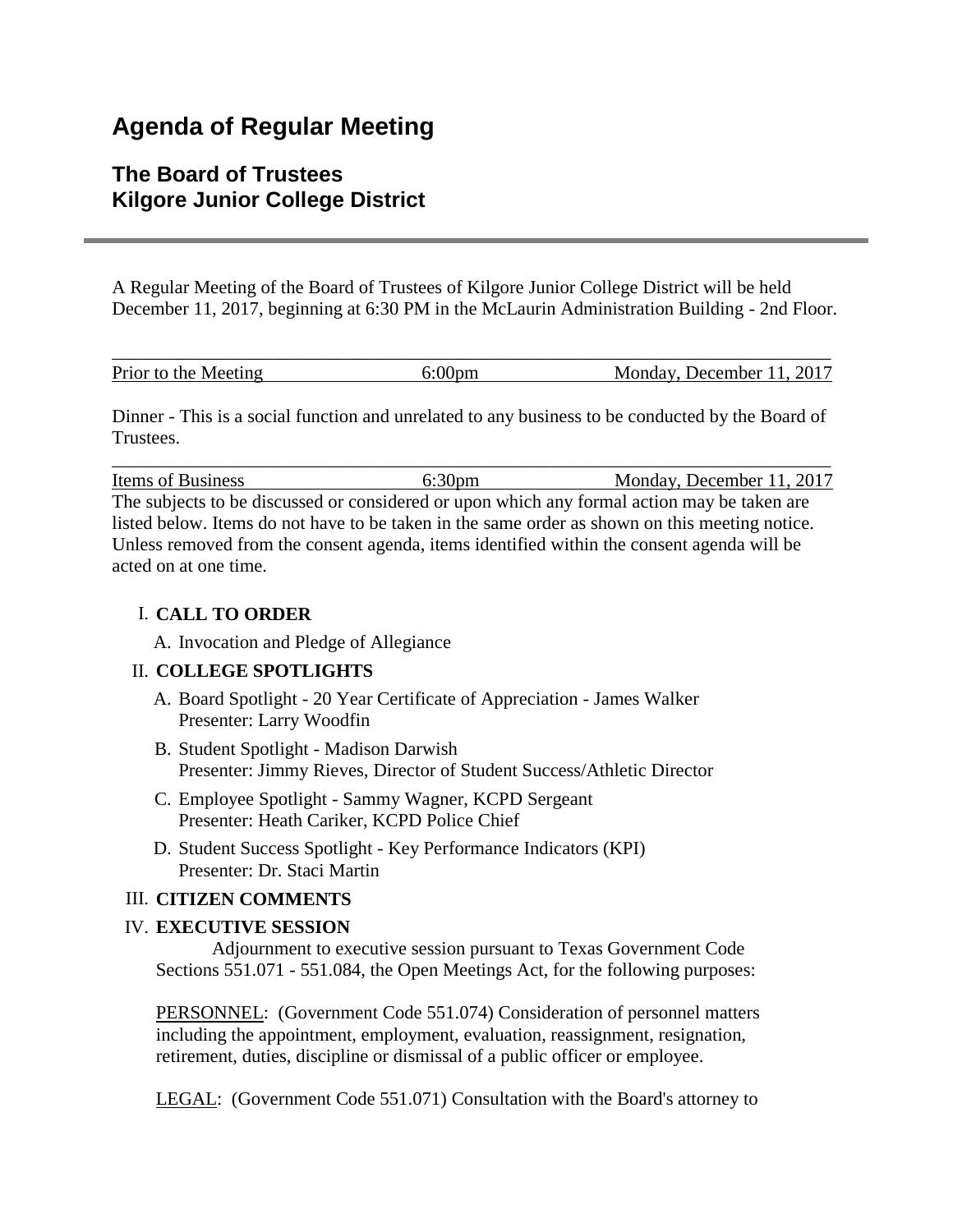receive legal advice.

## REAL ESTATE: (Government Code 551.072)

# V. **CONSENT AGENDA**

- A. To consider approving the minutes of the September 18, 2017 regular board meeting and the October 9, 2017 special board meeting (Consent Item 1).
- B. To consider the following personnel items (Consent Item 2):

#### 1. **Consider and authorization to accept employee resignation as follows:**

- a. Support Specialist Purchasing & Accounts Payable
- b. Program Analyst
- c. Police Academy Instructor
- d. Police Officer
- e. Police Officer
- 2. **Consider and authorization to accept employee retirement as follows:**
	- a. Nursing Assistant Instructor
	- b. Music Instructor
	- c. Accountant
	- d. Professional Support Assistant
	- e. Math Instructor
- 3. **Consider and authorization to accept change of employment as follows:**
	- a. Government Instructor to Title III Project Director
	- b. Biology Instructor to Activity Director/Distance Learning Specialist
- 4. **Recommendation of employment as follows:**
	- a. Support Specialist, Science & Health Sciences
	- b. Project Advisor, Upward Bound
	- c. Instructor, Vocational Nursing
	- d. Support Specialist, Purchasing
	- e. Workforce Development Specialist
	- f. Instructor, Police Academy
	- g. Instructor, Certified Nursing Assistant

# VI. **LEGAL FEES**

A. ACTION ITEM: To consider payment of legal fees for services rendered.

# VII. **BOARD COMMITTEE REPORTS & ACTION ITEMS**

- A. Investment/Finance/Audit Committee Joe Carrington, Chair
	- 1. ACTION ITEM: To consider approval of external audit reports for Fiscal Year 2017.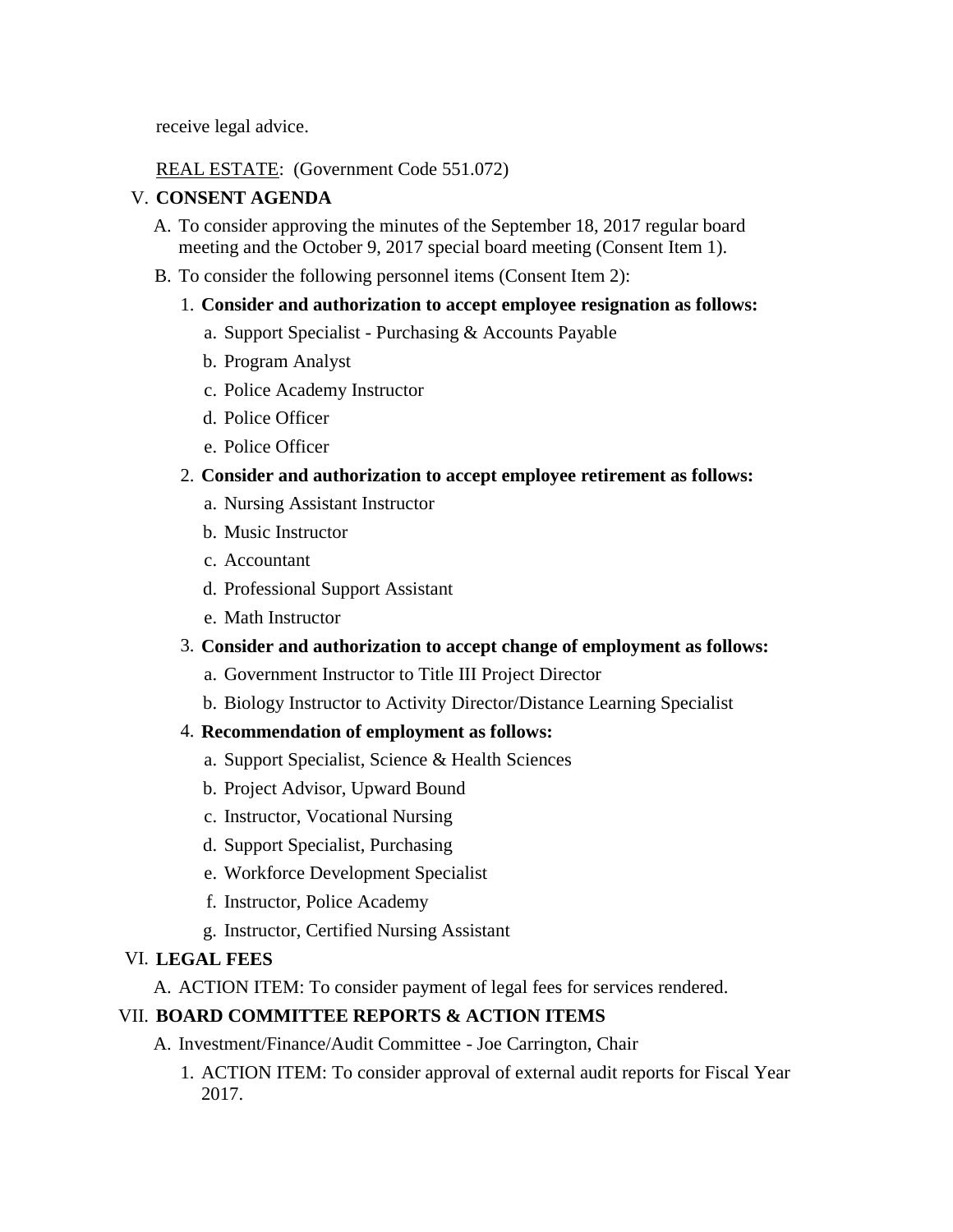Presenter: Joe Carrington

- 2. ACTION ITEM: To consider approval of the Smith County 2017 Tax Roll
- 3. INFORMATION ITEM: Quarter 4, Texas Presbyterian Foundation (TPF) Investment Report Presenter: Joe Carrington
- B. Policy & Personnel Committee Karol Pruett, Chair
	- 1. ACTION ITEM: To consider Resolutions casting votes for nominees of Appraisal Districts Presenter: Karol Pruett
		- a. Gregg County Appraisal District
		- b. Rusk County Appraisal District
		- c. Upshur County Appraisal District
	- 2. ACTION ITEM: To consider annual review and approval of the Kilgore College Mission Statement Presenter: Dr. Staci Martin
	- 3. ACTION ITEM: To consider approval of policies. Presenter: Karol Pruett
		- a. Academic Credit for Noncredit Coursework, Examination, and Experiential Learning Policy
		- b. Anti-Harassment & Complaint Policy
		- c. Faculty Load, Roles, and Responsibilities Policy
		- d. Free Speech and Public Assembly Policy
		- e. Nondiscrimination and Student Grievance Policy
		- f. Non-Renewal of Term Contract Policy
		- g. Student Admissions Policy
		- h. Termination of Employment: Dismissal Policy
	- 4. INFORMATION ITEM: 2017 Kilgore College Annual Security and Fire Safety Report. Presenter: Dr. Mike Jenkins
	- 5. INFORMATION ITEM: Board Training Report Presenter: Nancy Law
- C. Property & Facilities Committee Brian Nutt, Chair
	- 1. INFORMATION ITEM: Facilities Update Presenter: Jeff Williams
		- a. Devall Student Center Foundation
		- b. Bridge RFP
		- c. McKinstry
		- d. Engineering Science (ES) Building